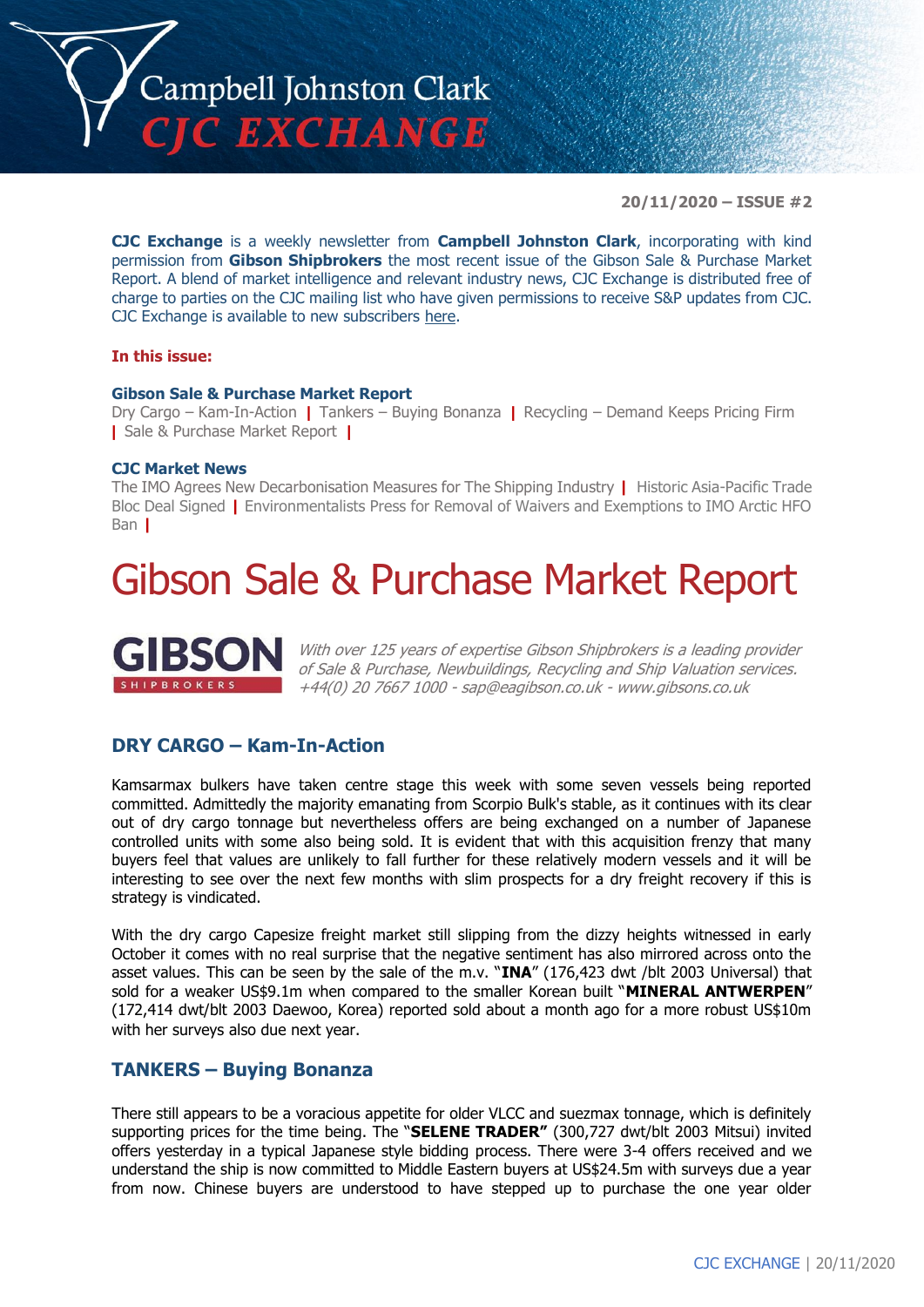

**"POSEIDON I"** (305,796 dwt/blt 2002 DSME) for a strong looking US\$26.25m; this demonstrates an amazing asset play when you consider Dynacom picked her up for US\$20.2m in June 2017.

The Hin Leong sell off continues and we hear Maran has added another modern VLCC in addition to the three they have already purchased from courts. They have paid US\$48m to buy **"JING GANG SAN"** (318,448 dwt/blt 2013 Jiangnan Changxing) and at the same time we understand there is some fierce competition on the five year older **"HUA SAN"** and **"LU SAN"** (318,510 dwt/blt 2008 and 2009 SWS).

Chinese buyers are at the forefront in the suezmax sector too as we hear they are behind the purchase of the **"JAG LAADKI"** (150,284 dwt/blt 2000 NKK) and the **"JAG LATEEF"** (147,079 dwtblt 2000 NKK) for a price around US\$12.8m each. The same aged **"SRI VISHNU"** (152,923 dwt/blt 2000 Hyundai Ulsan) has gone for US\$11.5m with surveys due imminently.

#### **RECYCLING – Demand Keeps Pricing Firm**

A fairly quiet and inactive week, although whilst all markets are desperate for more tonnage there is still not the supply to satisfy the breakers, and as such prices are remaining firm. The continued talk of Pakistani yards nearing capacity, and that price levels will soon begin softening, seems to just be just that; talk, as there are no clear signs of prices softening any time soon. Demand from breakers in Gadani is still hot (for non HKC tonnage) and sales of all types are still being concluded at firm levels. Meanwhile, the Bangladeshi cartel is still in place, but the fact they are unable to compete on a level playing field with Pakistan and actually secure the kind of tonnage they so desperately need and want is becoming a major cause for concern, and therefore naturally the chance of the cartel continuing for a lengthy period of time hangs in the balance. Time will tell.

#### **Gibson Sale & Purchase Market Report S&P SALES**

| <b>Vessel Name</b>  | <b>DWT</b> | <b>Built</b>   | Yard                               | <b>Buyers</b>        | <b>Price</b><br>(\$/m) | <b>Notes</b>                                |
|---------------------|------------|----------------|------------------------------------|----------------------|------------------------|---------------------------------------------|
|                     |            | <b>BULKERS</b> |                                    |                      |                        |                                             |
| <b>INA</b>          | 176,423    | 2003           | Universal Tsu Undisclosed<br>(JPN) | buver                | 9.1                    | DD due 10/21.                               |
| <b>NIRAI</b>        | 91,437     | 2003           | Oshima<br>Zosen (JPN)              | Undisclosed<br>buyer | 7.2                    | Coal carrier.                               |
| <b>BACCO</b>        | 82,188     | 2011           | <b>Tsuneishi</b><br>(JPN)          | <b>Newport</b>       | 15.4                   | SS+BWTS due<br>12/21.                       |
| <b>LEDA</b>         | 82,165     | 2013           | Tsuneishi<br>(JPN)                 | <b>Greek buyer</b>   | $16.2*$                | DD due 8/21.<br>*Plus USD 500k<br>for BWTS. |
| <b>SBI JIVE</b>     | 81,600     | 2017           | Shanghai<br>Shipyard<br>(CHN)      | Centrofin            | 20.5                   | <b>BWTS fitted.</b><br>Scrubber fitted.     |
| <b>SBI PARAPARA</b> | 81,227     | 2017           | Jiangnan<br>Changxing<br>(CHN)     | Centrofin            | 20.5                   | <b>BWTS fitted.</b><br>Scrubber fitted.     |
| <b>SBI SWING</b>    | 81,237     | 2017           | Shanghai<br>Shipyard<br>(CHN)      | Centrofin            | 20.5                   | <b>BWTS fitted.</b><br>Scrubber fitted.     |
| <b>SBI MAZURKA</b>  | 81,232     | 2017           | Jiangnan<br>Changxing<br>(CHN)     | Centrofin            | 20.5                   | <b>BWTS fitted.</b><br>Scrubber fitted.     |
| <b>SBI REGGAE</b>   | 81,214     | 2016           | Hudong<br>Zhonghua<br>(CHN)        | Egyptian buyer       | 19.5                   | <b>BWTS fitted.</b>                         |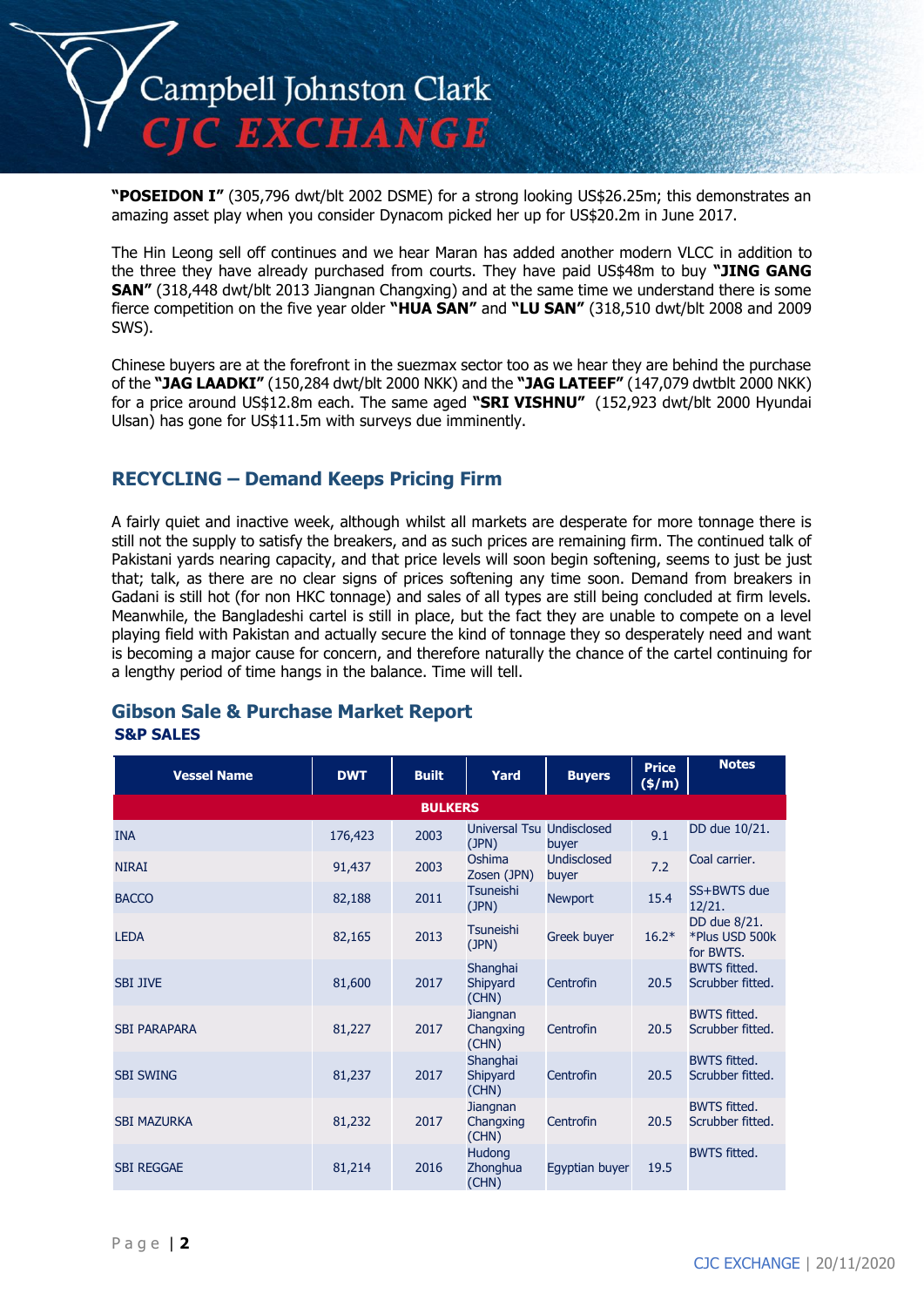# Campbell Johnston Clark<br>CJC EXCHANGE

| <b>APOLLO</b>                          | 77,326             | 2006           | Oshima<br>Zosen (JPN)                    | <b>Newport</b>                             | 9.3          | SS+BWTS due<br>2/21.                                       |
|----------------------------------------|--------------------|----------------|------------------------------------------|--------------------------------------------|--------------|------------------------------------------------------------|
| <b>ASIA EMERALD I</b>                  | 58,018             | 2011           | Yangzhou<br>Dayang<br>(CHN)              | Chinese buver<br>(Import,<br>Chinese flag) | 9.2          | Tier II.<br>SS+BWTS due<br>11/21.                          |
| <b>ASIA EMERALD IV</b>                 | 57,970             | 2012           | Yangzhou<br>Dayang<br>(CHN)              | Chinese buyer                              | 8.8          | Tier II.<br>SS+BWTS due<br>1/22. Rudder<br>recommendation. |
| <b>SHRIKE</b>                          | 53,343             | 2003           | Toyohashi<br>(JPN)                       | <b>Vietnamese</b><br>buyer                 | 5.25         | DD due 9/20.                                               |
| <b>TRITON SEAHAWK</b>                  | 51,201             | 2011           | Imabari (JPN) Aims                       |                                            | low 9        | SS due 3/21. SS<br>due 3/21.                               |
| DANOS Z                                | 46,492             | 2001           | Mitsui (JPN)                             | Chinese buyer                              | 5.25         | SS+BWTS due<br>7/21.                                       |
| <b>ASIA PEARL V</b>                    | 35,358             | 2010           | Nantong<br>(CHN)                         | Changqingsha Chinese buyer                 | 5.2          | SS due 1/20,<br>BWTS on order.                             |
| <b>BAO SHUN</b>                        | 28,799             | 1997           | <b>Shin</b><br><b>Kurushima</b><br>(JPN) | Chinese buyer                              | 2.7          |                                                            |
| <b>NORD SINCERE</b>                    | 28,355             | 2010           | Imabari (JPN)                            | Undisclosed<br>buyer                       | 6.65         | SS psd 12/19.<br><b>BWTS fitted.</b><br>F.East delivery.   |
|                                        |                    | <b>TANKERS</b> |                                          |                                            |              |                                                            |
| <b>JING GANG SAN</b>                   | 318,448            | 2013           | Jiangnan<br>Changxing<br>(CHN)           | <b>Maran Tankers</b>                       | 48           | Xihe judicial sale.<br>DD due 3/21.                        |
| POSEIDON I                             | 305,796            | 2002           | <b>Daewoo</b><br>(KRS)                   | Chinese buyer                              | 26.25        | DD psd 9/20.                                               |
| <b>SELENE TRADER</b>                   | 300,727            | 2003           | Mitsui (JPN)                             | Middle Eastern<br>buyer                    | 24.5         | DD due 11/21.                                              |
| <b>SRI VISHNU</b>                      | 152,923            | 2000           | Hyundai<br>Samho (KRS) buyer             | <b>Undisclosed</b>                         | 11.5         | SS+BWTS due<br>11/20.                                      |
| <b>JAG LAADKI</b><br><b>JAG LATEEF</b> | 150,284<br>147,079 | 2000<br>2000   | N K K (JPN)<br>Samsung<br>(KRS)          | Chinese buyer                              | 25en<br>bloc | SS psd 4/20.<br>SS due 8/23.                               |
| <b>NORD BUTTERFLY</b>                  | 38,375             | 2008           | GSI (CHN)                                | Ancora                                     | reg 8        | IMO II/III. Basis<br>TC back. DD due<br>9/21.              |
| <b>BALTIC ADVANCE</b>                  | 37,330             | 2006           | Hyundai Mipo Undisclosed<br>(KRS)        | buyer                                      | 8.4          | Ice 1B.<br>SS+BWTS due<br>2/21.                            |
| <b>MAERSK EDWARD</b>                   | 36,803             | 2005           | Jiangsu<br>Jinling (CHN) buyer           | Undisclosed                                | 7.1          | SS+BWTS psd<br>1/20. IMO II. Ice<br>1C.                    |
|                                        |                    |                | <b>CONTAINERS / RO-RO / REEFER / PCC</b> |                                            |              |                                                            |
| ZHEJIANG OUHUA 724 + 725               | 63,868             | 2020+2021      | <b>Zhejiang</b><br>Ouhua (CHN) Shipping  | Lomar                                      | 36.5 each    | 5300 TEU.<br>Gearless. Tier II.<br>3380 TEU.               |
| <b>NEWARK</b>                          | 44,133             | 2006           | Hanjin Hi<br>(KRS)                       | <b>Tsakos</b>                              | 8.7          | Gearless, BWTS<br>fitted. SS due<br>12/21.                 |
| <b>EM ATHENS</b>                       | 32,323             | 2000           | Samsung<br>(KRS)                         | <b>MSC</b>                                 | 5            | 2500 TEU.<br>Geared.<br>SS+BWTS due<br>11/20.              |

#### **NEWBUILDING ORDERS**

| <b>Ordering Client</b> | Vessel Type Size / No. Shipyard | of units                      | (Country) | <b>Delivery</b> | <b>Price</b><br>(s <sub>m</sub> ) | <b>Notes</b>     |
|------------------------|---------------------------------|-------------------------------|-----------|-----------------|-----------------------------------|------------------|
|                        |                                 | <b>TANKERS</b>                |           |                 |                                   |                  |
| Latsco                 | <b>VLCC</b>                     | 300,000 dwt Hyundai HI<br>x 2 | (KRS)     | 2022            | 89.3                              | Scrubber fitted. |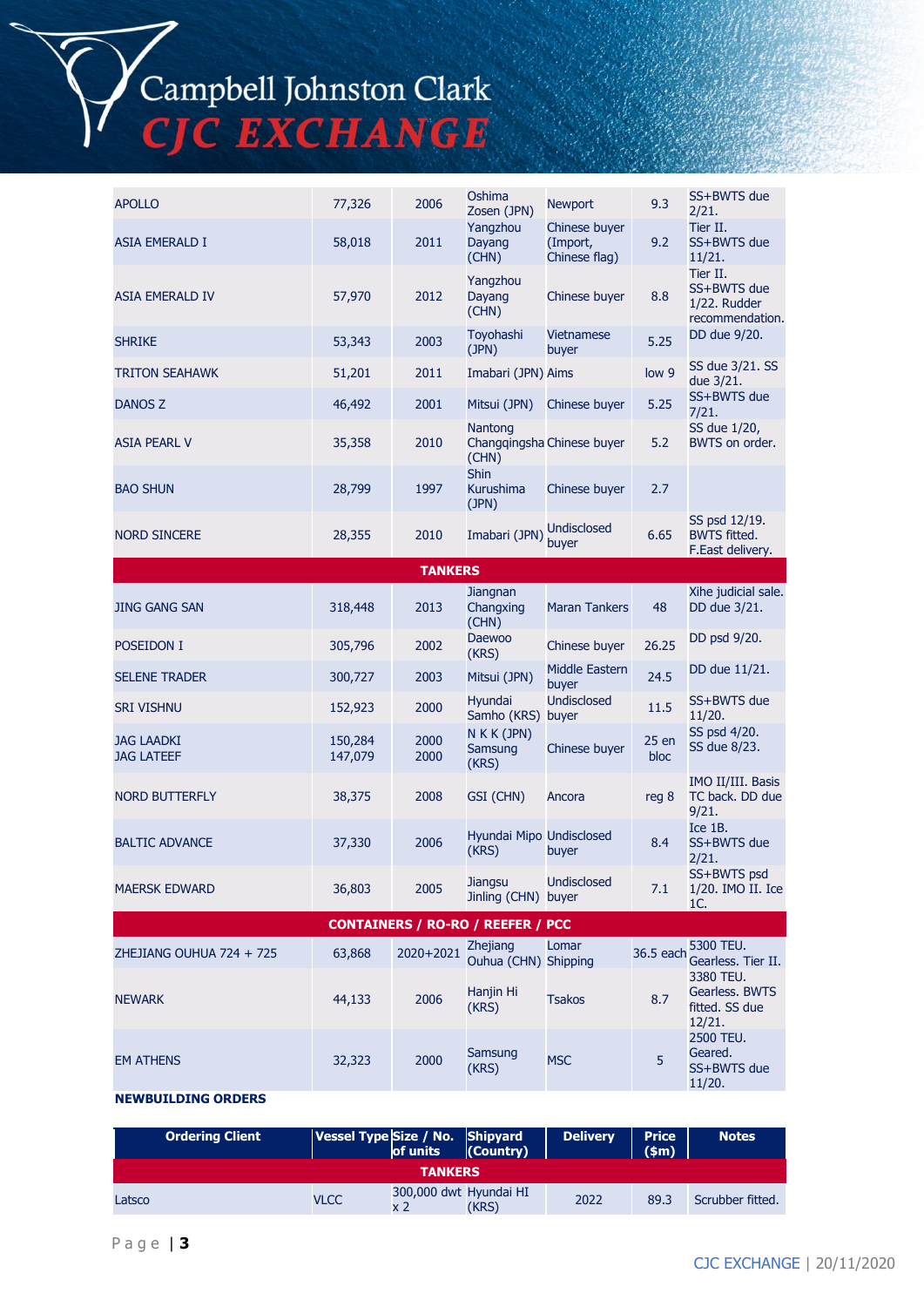## Campbell Johnston Clark<br>CJC EXCHANGE

| Centrofin              | Suezmax                                                | 158,000 dwt Samsung<br>$x$ 3+2 | (KRS)                                | 2023      | 58    | Scrubber fitted.         |
|------------------------|--------------------------------------------------------|--------------------------------|--------------------------------------|-----------|-------|--------------------------|
|                        |                                                        | <b>TANKERS</b>                 |                                      |           |       |                          |
| <b>Zodiac Maritime</b> | Containership $\frac{15,000}{x}$ TEU                   |                                | Daewoo<br>(KRS)                      | 2022-2023 | 108.3 |                          |
| <b>Delphis</b>         | Containership $5,400$ TEU x Yangfan<br>$2+2+2+2$ (CHN) |                                |                                      | 2022-2023 | 48    |                          |
|                        |                                                        | <b>GAS</b>                     |                                      |           |       |                          |
| Kumiai Senpaku         | <b>LPG</b>                                             | 40,000 cbm<br>$x1+1$           | <b>Jiangnan</b><br>Chanxing<br>(CHN) | 2023      |       | Fully ref. Dual<br>fuel. |

#### **Recycling Activity**

| <b>Vessel Name</b>     | <b>BUILT</b>             | <b>DWT</b>                  | <b>LWT</b>                            | <b>Delivery</b> | <b>Price</b><br>(\$/lwt) | <b>Notes</b>                         |
|------------------------|--------------------------|-----------------------------|---------------------------------------|-----------------|--------------------------|--------------------------------------|
|                        |                          |                             | <b>PANAMAX BULK (SELF DISCHARGER)</b> |                 |                          |                                      |
| <b>GDYNIA</b>          | 1981 / Japan             | 65,738                      | 12,960                                | as-is Singapore | 357                      | <b>HKC Green</b><br><b>Recycling</b> |
|                        |                          | <b>BULK CARRIER</b>         |                                       |                 |                          |                                      |
| <b>SKIPPERS Y.</b>     | 1984 / Japan             | 28,031                      | 6,449                                 | Pakistan        |                          | old sale                             |
|                        |                          | <b>LIVESTOCK CARRIER</b>    |                                       |                 |                          |                                      |
| <b>AL FAHED</b>        | 1969 /<br>Germany        | 3,321                       | 1,801                                 | Pakistan        | 301                      |                                      |
|                        |                          | <b>CHEMICAL TANKER</b>      |                                       |                 |                          |                                      |
| <b>AYANA</b>           | 1979 / Spain             | 10,211                      | 3,666                                 | Pakistan        | 383                      | old sale                             |
|                        |                          | <b>LPG</b>                  |                                       |                 |                          |                                      |
| <b>B GAS CHAMPION</b>  | 1995 /<br><b>Denmark</b> | 2,348                       | 1,475                                 | <b>Turkey</b>   |                          | old sale                             |
| <b>B GAS COMMANDER</b> | 1996 /<br><b>Denmark</b> | 2,355                       | 1,475                                 | <b>Turkey</b>   |                          |                                      |
|                        |                          | <b>NUCLEAR FUEL CARRIER</b> |                                       |                 |                          |                                      |
| <b>OCEANIC PINTAIL</b> | 1987 / Japan             | 4,850                       | 3,685                                 | <b>UK</b>       |                          |                                      |

**Recycling Prices (US\$/LWT)**

|                                |         | Pakistan Bangladesh | India   | <b>Turkey</b> |
|--------------------------------|---------|---------------------|---------|---------------|
| Tank/Cont/Ro-Ro/Capes/LPG/PCC  | 385/405 | 370/385             | 360/370 | 210/220       |
| Dry Cargo/Bulk/Tween/Gen Cargo | 370/385 | 360/370             | 350/360 | 200/210       |

**Newbuild and Second Hand Values** (\$ million) **Indices**

|                            | <b>Newbuild</b>                     | 5 Year    | 10 Year |
|----------------------------|-------------------------------------|-----------|---------|
| <b>Tankers</b>             |                                     |           |         |
| <b>VLCC</b>                | 85                                  | 64        | 43      |
| <b>SUEZMAX</b>             | 56                                  | 44        | 30      |
| <b>AFRAMAX</b>             | 46                                  | 33        | 21      |
| <b>MR</b>                  | 34                                  | 26        | 17      |
| <b>Bulkers</b>             |                                     |           |         |
| <b>CAPESIZE</b>            | $46.5^{\circ}$                      | 26.5      | 18      |
| KAMSARMAX / PANAMAX        | $25^{\wedge}$                       | 22k       | 12.75p  |
| <b>ULTRAMAX / SUPRAMAX</b> | 23.5u <sup><math>\land</math></sup> | 17.5u/15s | 10.5s   |
|                            |                                     |           |         |

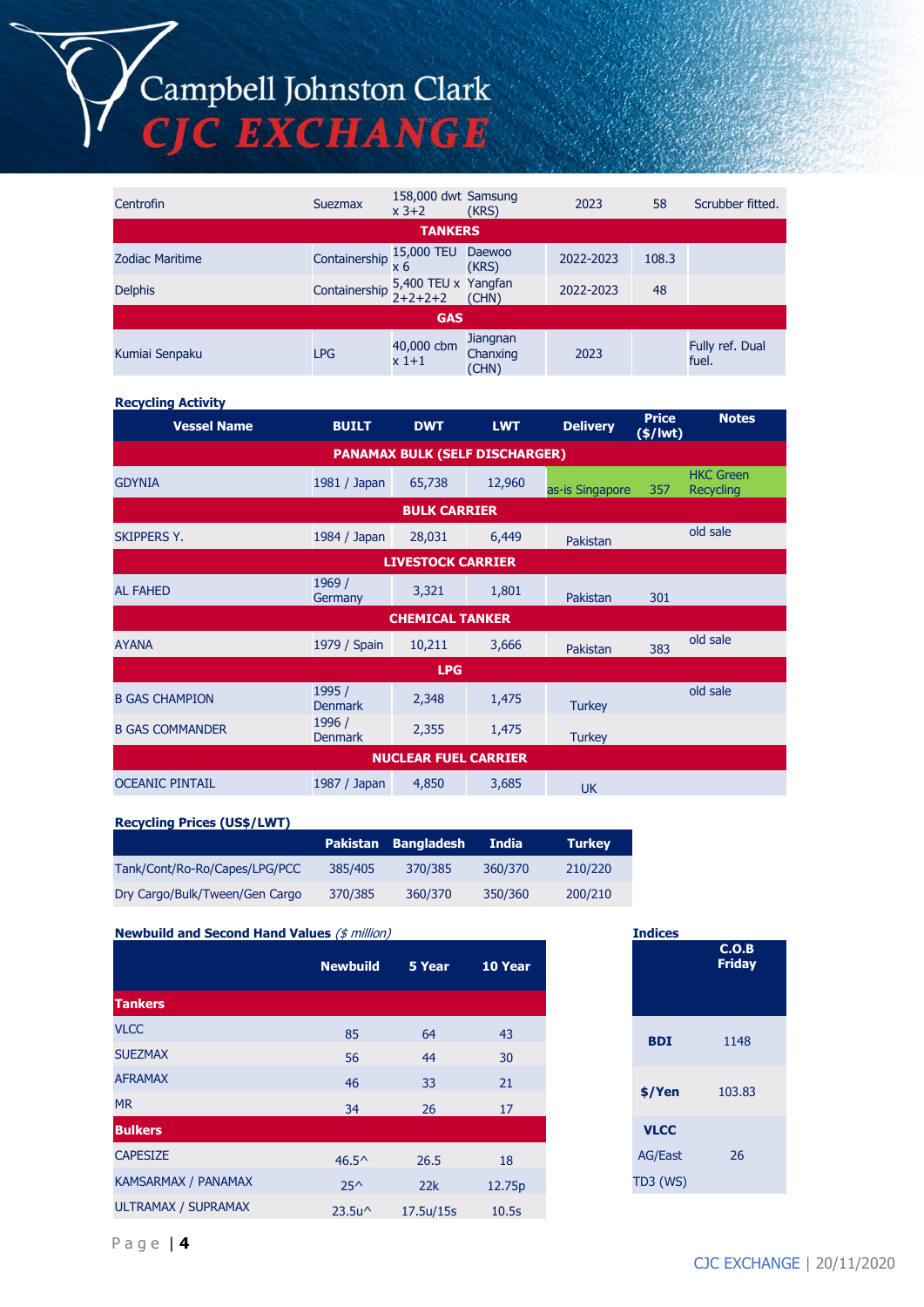

#### HANDYSIZE 22.5^ 14.5 9 ^=Chinese price (otherwise based upon Japanese / Korean country of build)

This report has been produced for general information and is not a replacement for specific advice. While the market information is believed to be reasonably accurate, it is by its nature subject to limited audits and validations. No responsibility can be accepted for any errors or any consequences arising therefrom. No part of the report may be reproduced or circulated without our prior written approval. © E.A. Gibson Shipbrokers Ltd 2020.

## CJC Market News



Campbell Johnston Clark (CJC) is a medium-sized international law firm advising on all aspects of the shipping sector, from ship finance to dry shipping and comprehensive casualty handling, and all that happens in between. Today, we have offices in London, Newcastle, Singapore and Miami.

#### **The IMO Agrees New Decarbonisation Measures for The Shipping Industry**



The International Maritime Organisation (IMO) have this week agreed to a controversial series of draft amendments to the MARPOL Convention (Annex VI). The proposed aim of the amendments is to reduce carbon and greenhouse gas emissions produced by the shipping industry in line with the goals of the Paris climate accord. The measures have been approved by the IMO's Marine Environment Protection Committee and are now being circulated amongst IMO member states with a view to enter into force by 2023.

The main requirement under the new amendments is that all existing ships will have to comply with the minimum efficiency

standards of the Energy Efficiency Existing Ship Index and thus match the efficiency standards of newbuild ships. Ship emissions will also be monitored through an annual operational carbon intensity indicator, under which ships will be rated for their fuel efficiency. Ships will also have to adopt an enhanced Ship Energy Efficiency Management Plan outlining how they will optimise fuel efficiency.

Environmental lobby groups are unhappy with the proposed amendments and claim that they will not do enough to achieve the IMOs stated goal to reduce CO2 emissions by at least 40% by 2030 compared to 2008. Concerns focus on the length of time it will take for the regulation to take effect and a lack of enforcement. Those nations most heavily impacted by climate change, such as the Pacific Islands, have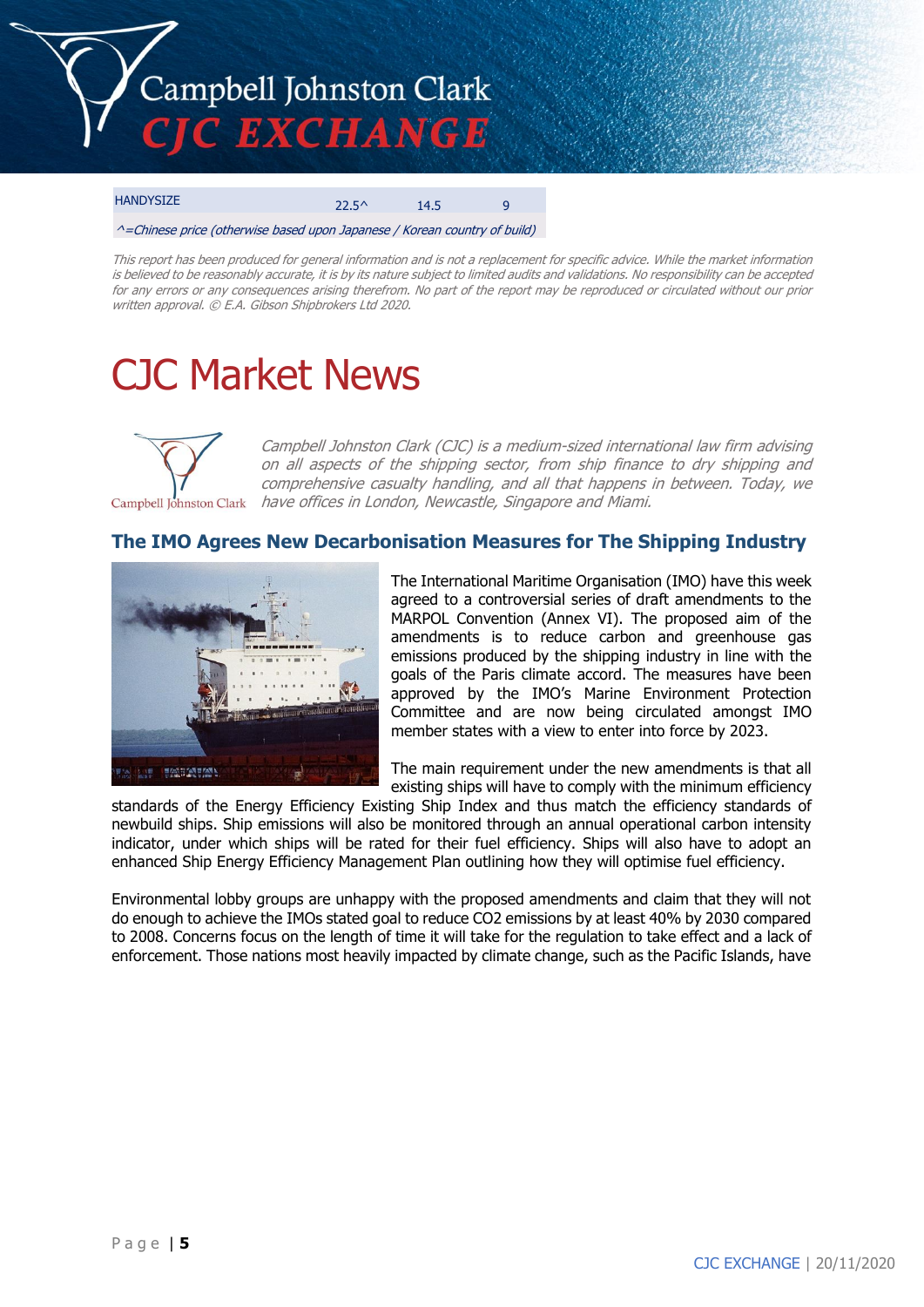

also stressed that the deal falls well short of the IMO's target to improve the carbon intensity of international shipping.

#### **Historic Asia-Pacific Trade Bloc Deal Signed**



15 economies from the Asia-Pacific region signed the largest freetrade bloc in history on 15 November 2020. The participating countries are China, Japan, South Korea, Australia, New Zealand and the Association of Southeast Asian Nations (ASEAN) countries. The Regional Comprehensive Economic Partnership (RCEP) covers nearly one-third of the world's entire population and will house around 30 per cent of global gross domestic product.

The deal is a culmination of nearly a decade of negotiations between the signatory countries. It first made its official debut in 2012 at the 21st ASEAN Summit that was held in Cambodia.

The main objectives of the trade deal are to reduce tariffs, cut barriers in areas such as the administration of customs and improve the facilitation of services across borders. In addition, the legal text of the deal, which spans across 20 chapters, covers rules of origin, procedural matters in relation to customs, trade remedies and others. The deal is expected to facilitate better market access within member nations without the difficulty of complying with multiple and differing requirements. While some commentators think that RCEP is not as comprehensive as the once highly talked about trade deal, the Trans-Pacific Partnership, it is still expected to add significantly to the global economy. The deal will not address certain areas such as labour rights.

Some critics contend that one drawback of the deal is that a significant nation, India, has not opted to join in the pact. India withdrew from the deal in 2019 citing domestic concerns. However, other nations in the deal have stated that India will be welcomed back to the table and join whenever it is ready. Other countries, other than India which has the option of joining at any time due to it being an original negotiating state, may join the RCEP 18 months after it has entered into force.

The RCEP will take effect roughly two months after at least six signatory nations from ASEAN and three non-ASEAN signatory nations have ratified it.

#### **Environmentalists Press for Removal of Waivers and Exemptions to IMO Arctic HFO Ban**



The Clean Arctic Alliance, a conglomerate of not-for-profit organisations committed to a ban on use of HFO as marine fuel in the Arctic, has argued that the inclusion of various loopholes in the draft regulation will be such that the HFO ban will not come into full effect until mid-2029, once these exemptions and waivers expire.

In its current form, the draft regulation would allow five central Arctic coastal states to issue waivers to their own flagged ships and analysis by the International Council on Clean Transportation has revealed that, if implemented without amendments, the regulation would only reduce the

use of HFO by 16% and the carriage of HFO as fuel by 30% when it takes effect in July 2024. This allows 74% of Arctic shipping to continue with business as usual.